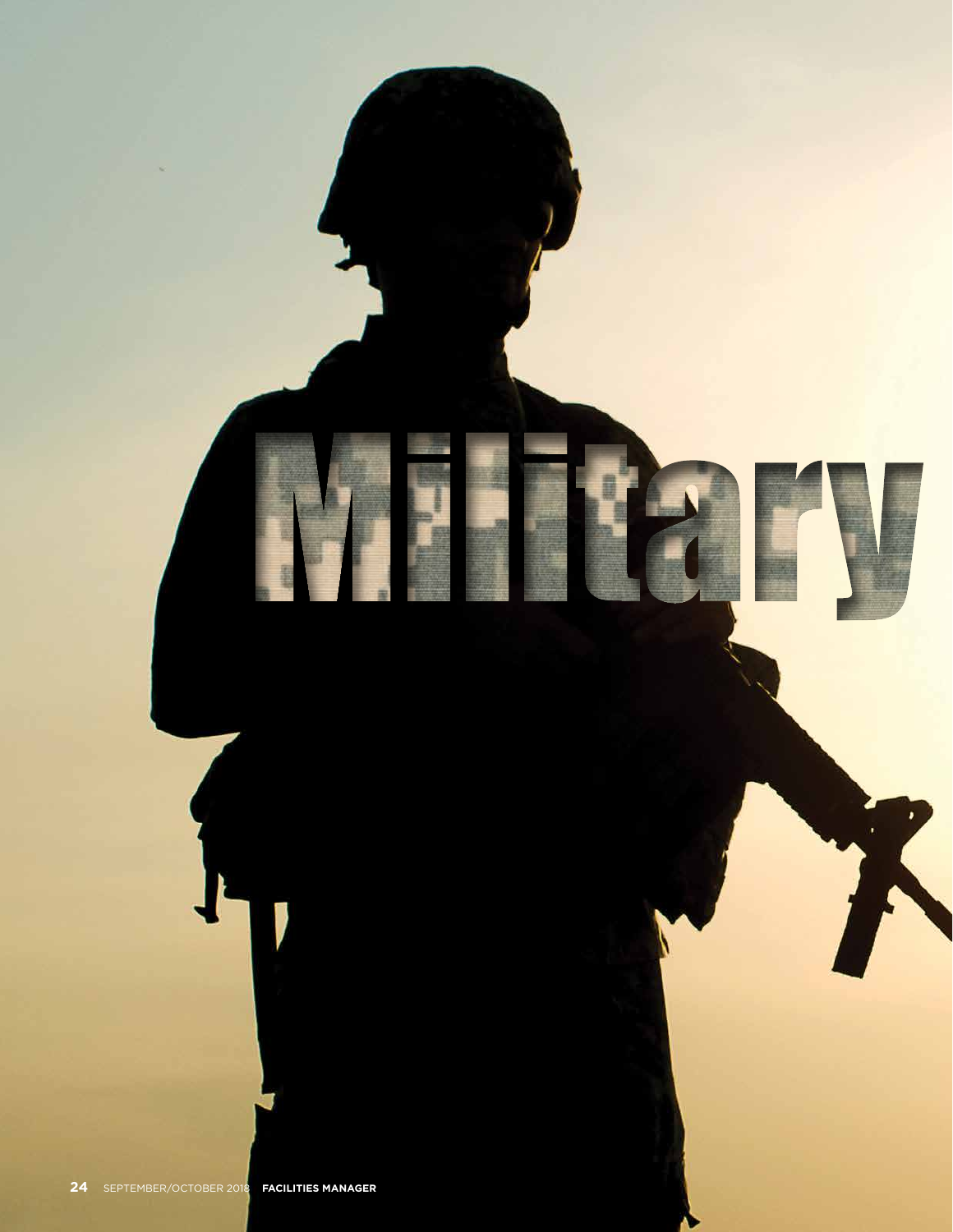

## Educational Facilities *Transition to*

**By Major Steven D. Gasser, CD, CEFP, P.Eng., CA Army (Retired)**

ear the end of 2017, the APPA Professional Affairs Committee formed a new subcommittee, the Military Transitions Subcommittee, to focus on military members transitioning to educational facilities. The group is made up of f ear the end of 2017, the APPA Professional Affairs Committee formed a new subcommittee, the Military Transitions Subcommittee, to focus on military members transitioning to educational facilities. The group is made up of former military personnel tional facilities.

The purpose of the committee is "to engage in a long-term relationship with military personnel and their respective association(s) in the USA and Canada that aids in their transition to civilian facilities management roles in educational facilities (should they so choose)."

- Our goals are to:
- Provide an avenue to educational facilities as a career choice (take away the mystery).
- Promote an awareness of educational facilities as an industry.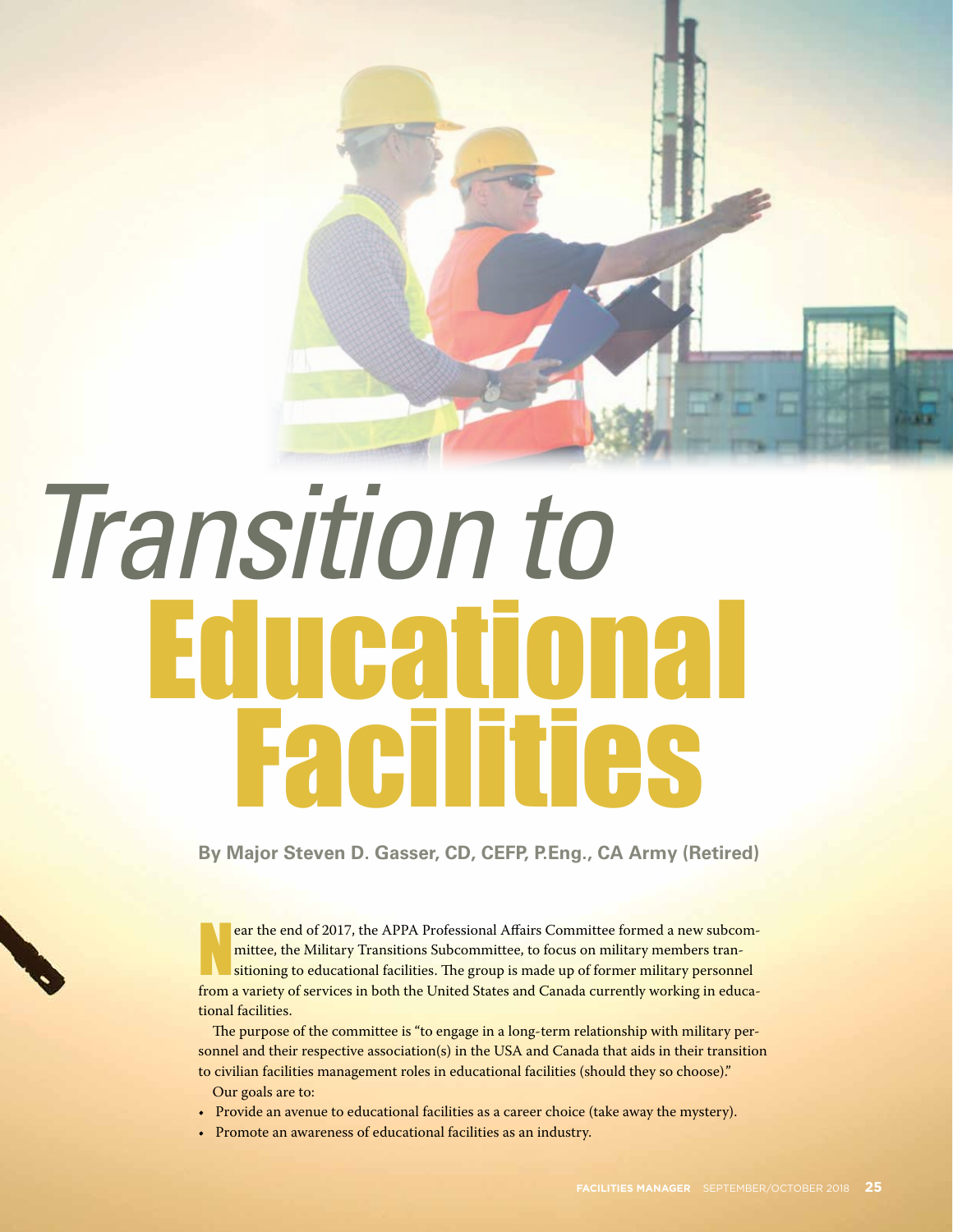

Members of the committee, along with Lander Medlin from APPA, met with several key organizations in the Washington, DC area in December 2017 to connect with and learn more about how we (APPA) can support the transition of military personnel to educational facilities. We spent some very valuable time with Michael Miller, director of private and public engagement at the **Transition to Veterans Program Office** of the Office of the Under Secretary of Defense. His presentation focused on:

- Soft skills—what talents do the transitioning military members bring to the workforce and their value proposition? Leadership, mission orientation, discipline, teamwork, and strategic vision.
- Connections—what other organizations are involved in supporting transitioning military members? (e.g., *https://www. hiringourheroes.org/*).
- Skills bridge—overview of the programs in each of the Armed Services that exists to assist members to prepare for civilian vocations.
- Overview of the Transition to Veterans Program.
- Top 20 locations for transitioning military in the next year where are the recruitment opportunities?

As a result of our meeting with Michael Miller, his colleague Commander Eric Vandiver spoke at the **Military Transition to Educational Facilities Workshop** on Saturday August 4, during the APPA 2018 Annual Conference and Exhibition, to update us on the aforementioned opportunities. He also talked about a report from the Rand Corporation entitled *What Veterans Bring to Civilian Workplaces: A Prototype Toolkit for Helping Veterans Communicate to Private-Sector Employers About the Nontechnical Skills Developed in the Military* (*https://www.rand.org/pubs/ tools/TL160z1-1.html*). In this toolkit, Rand describes how 19 general skills important to civilian job success are developed through on-the-job experience and selected formal military education courses for enlisted personnel in the Army and Marine

Corps in selected combat arms occupations.

The APPA subcommittee has also met with the **Naval Facilities Engineering Command** headquarters staff in the Washington Navy Yard, and discovered the opportunities available for personnel serving with the various Seabee battalions on the East and West Coasts. United States Naval Construction Battalions, better known as the "Seabees," form the deployable Naval Construction Force (NCF) of the United States Navy. Their nickname is derived from the initials "C.B.," and stands for "Construction Battalion." These enlisted personnel are highly skilled trades staff that would be welcomed at any of our institutions.

Last but not least, we also met with the **Society of American Military Engineers (SAME)**. SAME leads collaborative efforts to identify and resolve national security infrastructure–related challenges. Founded in 1920, SAME unites public and private sector individuals and organizations from across the architecture, engineering, construction, environmental and facility management, cybersecurity, project planning, contracting and acquisition, and related disciplines in support of national security. Headquartered in Alexandria, Virginia, SAME provides its more than 30,000 members extensive opportunities for training, education, and professional development through a robust offering of conferences, workshops, networking events, and publications.

On January 2, 2018, APPA and SAME launched the Partnership to Expand Training and Work Opportunities for exiting military personnel entering the educational facilities profession. The APPA-SAME alliance will bring support to transitioning military officers and personnel by providing access to professional development opportunities and career credentialing services within the educational facilities profession. Additionally, the alliance will support exiting military personnel in their search for career opportunities at colleges, universities, and K-12 school systems. For example, APPA's Job Express service allows any exiting military personnel to place their resume in the APPA Resume Bank at no charge.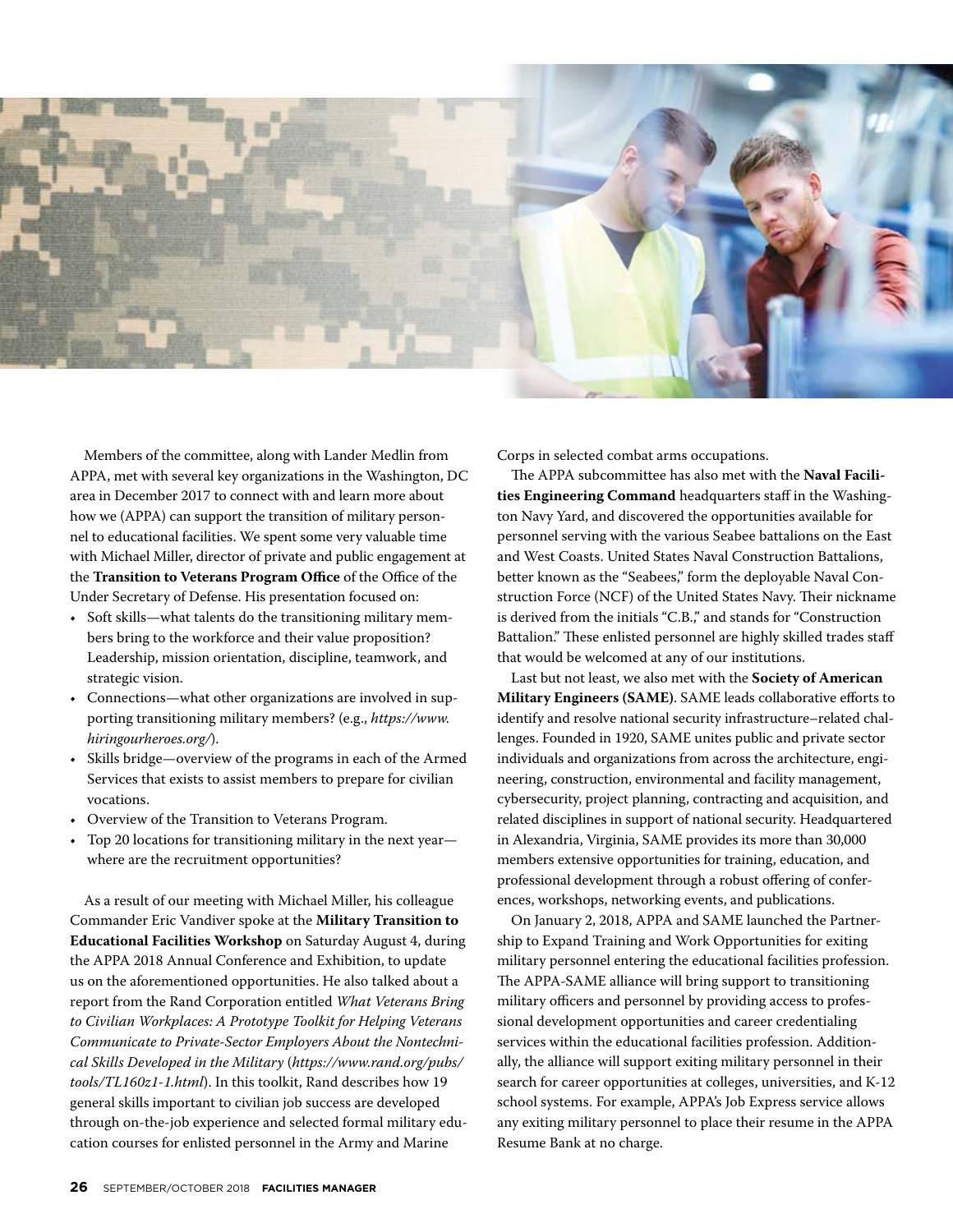The partnership is an important one for the educational community. Within higher education, professional opportunities in facilities are growing, as large numbers of baby-boomer generation employees are rapidly retiring from the facilities profession. It is projected that boomer retirements will be the leading cause for as much as 70 percent turnover and new vacancies within the profession over the next six to seven years.

The facilities management practices for both college or university campuses and military installations have many similarities. Both operate much like small cities, have a diverse property and building portfolio, and contain facilities with unique operations and construction needs and requirements. For both military and educational facilities professionals, a diverse blend of facilities management skillsets across multiple disciplines is often required. Exiting military facility professionals who join educational facilities' organizations for their second career often remark on the striking similarities between both professions.

Among the projects that APPA and SAME are considering are educational facilities career workshops, which would be held at military installations and in metro areas with a large military presence. APPA and SAME would seek member engagement at APPA state and local chapters and at SAME's local Posts to conduct these events.

Additionally, SAME and APPA seek to offer online training and examination preparatory courses for use in acquiring either the Certified Educational Facilities Professional (CEFP) or the Educational Facilities Professional (EFP) credential. The credentials and associated training systems developed by APPA are used by educational institutions to further develop current employees and to hire qualified facilities management talent.

The Military Transition Subcommittee determined that we could achieve our two goals through outreach to SAME by participating in:

- The SAME annual **Transition Workshop and Job Fair**: February 28-March 1, 2019 in Linthicum, Maryland.
- ❍ The Transition Workshop and Job Fair connects Architecture/Engineering/Construction (AEC) professionals with SAME Sustaining Member Companies and federal agencies looking for talent to help them pursue their federal programs and projects. Each attending company and agency has a private suite, which allows for small-group gatherings as well as one-on-one discussions. Christina Hills, APPA's director of credentialing and benchmarking, attended the 2018 workshop on APPA's behalf and spent the entire time meeting with potential new facilities employees.
- ❍ APPA staff have attended this workshop previously, and, in speaking with SAME's staff, have determined that there is the potential to expand APPA's presence there and also engage APPA member institutions. In future workshops, APPA may be able to address attendees on the business of educational facilities, familiarize them with what it is like to work in educational facilities, and inform them of the kinds

of work opportunities we have available in APPA's four core areas, in positions ranging from Senior Facilities Officer to trades jobs. Additionally, APPA and any institutions so willing would be able to secure one-on-one meeting room space where they can personally meet and greet with those interested in careers, and even conduct interviews with potential candidates. It would be worthwhile for any institutions in the Maryland/DC/Pennsylvania area who have positions to fill to attend this event in partnership with APPA.

- **• SAME/IFMA Facilities Management Workshop**: February 6-8, 2019. Held every year in San Antonio, Texas, in partnership with the International Facility Management Association (IFMA), the Facilities Management Workshop combines technical sessions, programs, and events for leaders in the facilities management field, with focuses on energy, asset management, technology, and executive leadership. There is an opportunity for APPA to present sessions, especially on content dealing with utilities, energy, building energy innovation and software, etc., as well as collaborating on programming.
- **• Credentialing**: SAME has agreed to advertise APPA's credentials (CEFP or EFP) on their website; and APPA offers anyone who is active or retired military a substantial discount for the credentials (*https://credentialing.appa.org/purchaseoptions. cfm*). All you need is a ".mil" email.
- **• Chapter Collaboration**: SAME Posts and APPA Chapters are encouraged to collaborate and foster relationships and mentoring by having joint meetings and hosting education sessions for members of both associations. SAME has agreed to share information on APPA's Facilities Drive-In Workshops with local Posts as potential educational opportunities.
- **• Drive-In Workshops**: The Drive-In Workshop is viewed as an excellent way to support the concept of transitioning military (i.e., to think about your long-term career strategy well before your service ends). Rather than staging the drive-in event at a college or university, the subcommittee is considering holding an event at a military installation or SAME Post where the surrounding area has a substantial military personnel presence (San Diego, Norfolk, San Antonio, etc.). This might bring the transition opportunity "closer to home." Ideally, APPA would collaborate with member institutions near these installations, and the facilities officers there could also lend support by allowing their staff to attend. We would consider providing interview rooms for college/university facilities personnel to meet and greet current and exiting military. Anyone in the San Antonio and Fort Worth/Dallas areas who is interested in a partnership for this fall should reach out to one of the Military Transition Subcommittee members.

Our other outreach avenues would be through:

**• APPA's website**: We will be developing a website that is searchable for "prior military service" and has a list of people